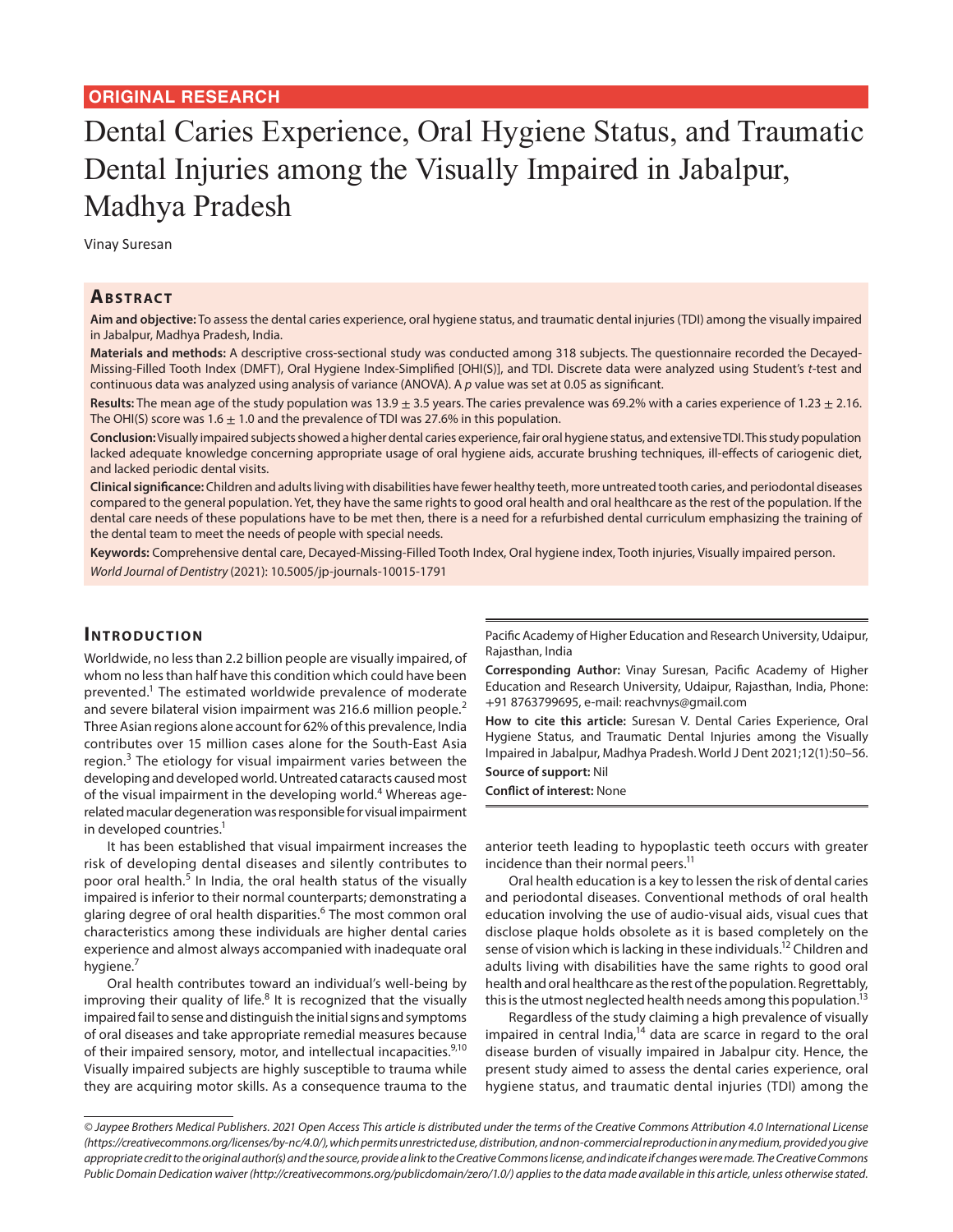visually impaired in Jabalpur, Madhya Pradesh, India. The study had the following objectives: to compare the dental caries experience with sugar consumption habits, oral hygiene index scores to their oral hygiene practices, and the provision of comprehensive dental care protocol (CDCP).

# **MATERIALS AND METHODS**

## **Informed Consent/Ethical Considerations**

Permission to conduct the survey and the treatment procedures for the visually impaired under both government and private organizations in Jabalpur city was obtained from the Department of Disabilities and Social Empowerment, Government of Madhya Pradesh. The school teachers/wardens were used as guardians for obtaining consent for minors after explaining the purpose and the need for the study. The participants' identity was kept confidential. The institutional ethical review committee approved the study.

# **Study Design**

This study followed a descriptive cross-sectional study design. The dental caries experience, oral hygiene status, and TDI were assessed among the visually impaired in Jabalpur, Madhya Pradesh. This study was conducted and reported in accordance with the Strengthening the Reporting of Observational Studies in Epidemiology (STROBE) Statement: guidelines for reporting observational studies.

## **Setting and Participants**

This oral healthcare program was conducted for 6–30 years' old visually impaired subjects of Jabalpur, Madhya Pradesh, India. The subjects were selected from a list comprising of four schools and hostels (one under the district administration and the remaining three managed by private organizations). The administrative heads of these schools were approached and permission was sought after explaining the purpose and nature of the survey.

# **Study Size**

The sample size estimation was done using the empirical data of studies among the visually impaired. The sample size adequate for this study was derived after substituting; a disease prevalence of 49%, confidence interval of 95%, and a margin of error set at 5%. An aggregate of 384 subjects made up the sample. A universal sampling technique was employed in this study to allow all the subjects to reap the benefits of this program. On completion of the study, 318 subjects were examined. Coverage of 84.5% was recorded for this study. The common reason to evade participation was absenteeism during the time of examination followed by non-consenting.

# **Data Sources/Measurement**

The investigator extracted the details orally from the participants using a 15-item questionnaire which was designed to gather the sociodemographic characteristics, their performance of oral hygiene (material usage, method of brushing, frequency of brushing and changing the toothbrush), and dietary sugar consumption patterns (frequency of intake, time of intake, form, and consistency).

Each subject received a visual examination in accordance with American Dental Association (ADA) specification type III for an oral examination to record Decayed-Missing-Filled Tooth Index (DMFT/dmft),<sup>15</sup> Oral Hygiene Index-Simplified (OHI(S)),<sup>16</sup> and TDI.<sup>17</sup> Oral examinations were carried out by seating the subjects on an ordinary chair and examining them under adequate natural

illumination. The recording assistant was close to the examiner aiding in the correct entry of the codes.

## **Control of Bias**

A single examiner (VS) conducted the oral examinations. Not more than 25–30 subjects were examined every day. The investigator and recording clerk carried out oral examinations on a sample of 30 patients with varying clinical features before the start of the study. These examinations were repeated after 48 hours on the same patients in random order. The examiner demonstrated intraexaminer reliability *κ* value of 0.91 indicating very high reliability.

# **Comprehensive Dental Care Protocol**

The CDCP adopted in this study was based on proposals for planning and implementation of dental care developed by Cavalcanti et al.<sup>18</sup> The CDCP was developed to expand access, solve urgencies, diagnose dental needs, control pain and infection, perform restorative treatments, conduct health education, apply preventivepromotional measures, eliminate health needs, conclude treatments, and achieve health promotion. In this protocol, each participant received: diagnosis of oral health needs; referral and resolution of emergencies; curative interventions; application of preventive measures; evaluation; and periodical control through outreach programs conducted in their hostel premises using mobile dental unit and referral to hospital for specialized care.

# **Statistical Methods**

Data were imported to SPSS Version 18.0. Continuous measurements were presented as mean  $\pm$  standard deviation and categorical measurements were presented in numbers (%). Discrete data were analyzed using Student's *t*-test and continuous data were analyzed using analysis of variance (ANOVA). *Post hoc* test was applied for situations in which already a significant omnibus *F* test. Comparison between proportions was done using the Chi-square test. The outcome measures were assessed among the following age groups: 6–12, 13–19, and 20–30 years, gender, and type of schools (government or private). A binary grading system categorizing subjects as "DMFT = 0" or "DMFT  $\geq$ 1" for estimation of the association between the caries experience and the sugar consumption was done. A *p* value was set at 0.05 as significant.

# **RESULTS**

# **Demographic Profile**

The age range of the subjects was 6–30 years with a mean age of 13.9  $\pm$  3.5 years. Among the 318 subjects, 162 (50.9%) were males and 156 (49.1%) were females. The study population was divided based on the administration of the schools, 163 (51%) of subjects were in government schools and 155 (49.8%) of subjects were in private schools (Table 1).

# **Dental Caries Experience**

The caries prevalence of the study population was 69.2%. Mean DMFT was 1.23  $\pm$  2.16 for permanent teeth and mean dmft 0.1  $\pm$ 0.46 for primary dentition (age  $\leq 12$  years,  $n = 137$ ). The decayed (D,d) component was the chief contributor to the DMFT score (Fig. 1). Insignificant difference was found while comparing DMFT/dmft with the type of schools and age groups but, a highly significant difference ( $p = 0.000$ ) was observed comparing between gender (Table 2). After dichotomizing dental caries as present or absent,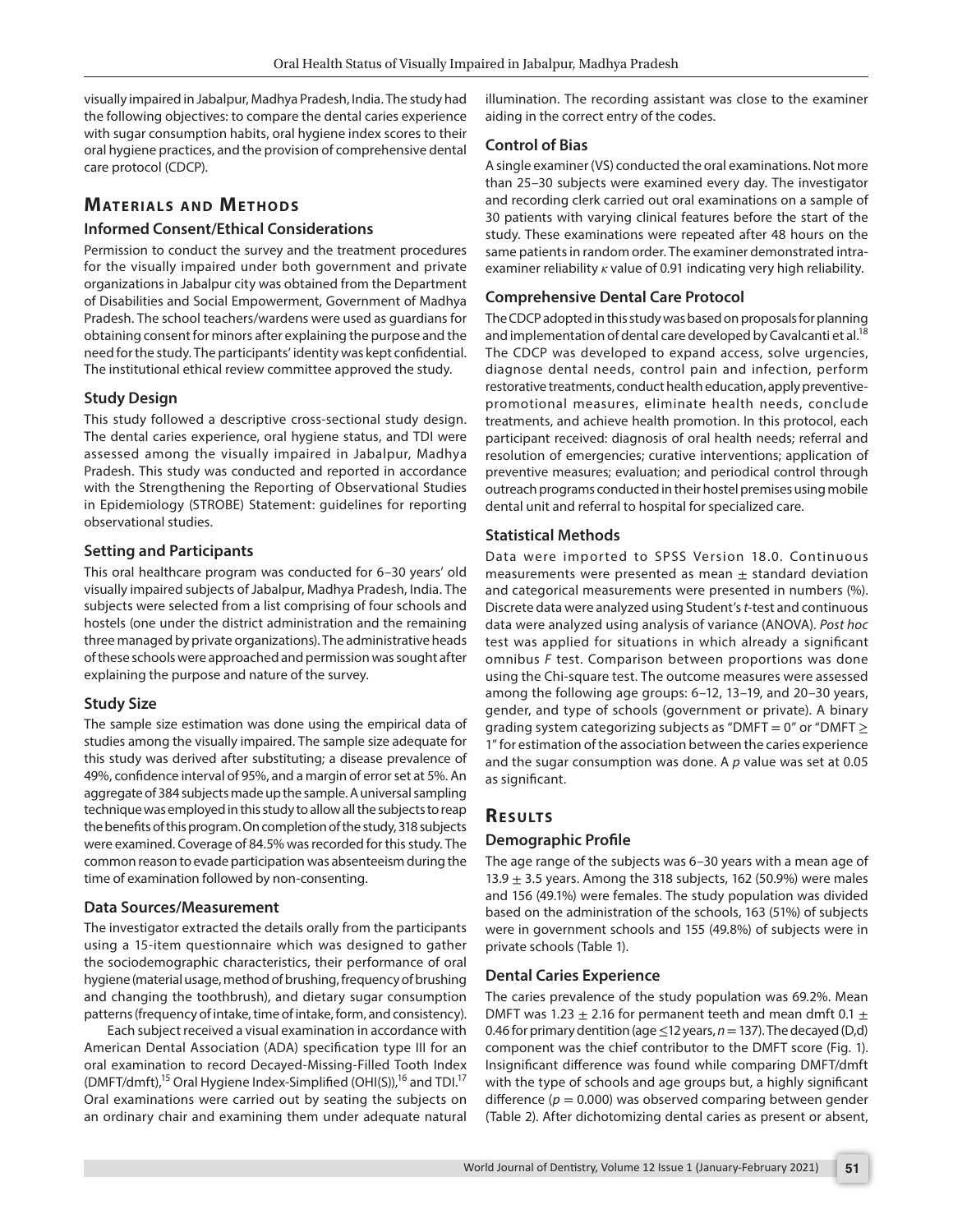| School type | Gender |             |             |            |             |  |
|-------------|--------|-------------|-------------|------------|-------------|--|
|             |        | $6 - 12$    | $13 - 19$   | $20 - 30$  | Total       |  |
| Govt        | Male   | 22(36.1)    | 42 (59.2)   | 17(54.8)   | 81 (49.7)   |  |
|             | Female | 39(63.9)    | 29(40.8)    | 14 (45.2)  | 82 (50.3)   |  |
|             | Total  | 61 (100.0)  | 71 (100.0)  | 31 (100.0) | 163 (100.0) |  |
| Private     | Male   | 33 (43.4)   | 45 (70.3)   | 3(20.0)    | 81 (52.3)   |  |
|             | Female | 43 (56.6)   | 19 (29.7)   | 12(80.0)   | 74 (47.7)   |  |
|             | Total  | 76 (100.0)  | 64 (100.0)  | 15 (100.0) | 155 (100.0) |  |
| Total       | Male   | 55 (40.1)   | 87 (64.4)   | 20(43.5)   | 162 (50.9)  |  |
|             | Female | 82 (59.9)   | 48 (35.6)   | 26(56.5)   | 156 (49.1)  |  |
|             | Total  | 137 (100.0) | 135 (100.0) | 46 (100.0) | 318 (100.0) |  |

**Table 2:** Comparisons between the demographics and the caries experience of the subjects

**Table 1:** Distribution of the study population according to the school type, gender, and age

|              |            | Caries experience |                 |                 |                 |                                   |
|--------------|------------|-------------------|-----------------|-----------------|-----------------|-----------------------------------|
| Variables    |            | D                 | M               |                 | <b>DMFT</b>     | Test                              |
| Age in years | $6 - 12$   | $1.16 \pm 2.19$   | $\Omega$        | 0               | $1.13 \pm 2.20$ | $F = 1.344, p = 0.262$            |
|              | $13 - 19$  | $1.14 \pm 2.11$   | $\Omega$        | $0.01 \pm 0.12$ | $1.05 \pm 2.09$ |                                   |
|              | $20 - 30$  | $1.58 + 2.20$     | $0.06 \pm 0.32$ | $0.02 + 0.14$   | $1.65 \pm 2.23$ |                                   |
| Gender       | Male       | $0.73 \pm 1.51$   | $0.01 + 0.17$   | $0.01 \pm 0.13$ | $0.67 \pm 1.49$ | t test = $-4.250$ , $p = 0.000^a$ |
|              | Female     | $1.71 \pm 2.57$   | $\Omega$        | 0               | $1.69 \pm 2.59$ |                                   |
| School       | Government | $1.13 \pm 2.04$   | $0.01 \pm 0.17$ | $0.01 \pm 0.11$ | $1.12 \pm 2.05$ | t test $= -0.450$ , $p = 0.653$   |
|              | Private    | $1.30 \pm 2.28$   | $\Omega$        | $0.00 \pm 0.08$ | $1.23 \pm 2.27$ |                                   |

a Statistically highly significant (*p* ≤ 0.00)



**Fig. 1:** Dental caries experience of the study population

comparisons were made between the prevalence of caries and the history of sugar consumption, a statistical significance ( $p = 0.003$ ) was observed with the frequency of sugar intake; nearly half of the study population consumed sugary foods at least once daily, the form of sugar being; solid ( $p = 0.019$ ) and consistency being; sticky (*p* = 0.004) was more cariogenic (Table 3).

#### **Oral Hygiene Status**

The OHI(S) score was 1.6  $\pm$  1.0 for the entire sample which; inferred a fair status. Among the study population, 47, 40, and 13% revealed fair, good, and poor oral hygiene status, respectively. Demographic characteristics were compared

with the OHI(S) scores as presented in Figure 2. The OHI(S) scores recorded across the age groups and school types were statistically insignificant ( $p > 0.05$ ), whereas the OHI(S) scores between gender was statistically highly significant ( $p = 0.00$ ). Table 4 describes the comparison of oral hygiene practices with the mean OHI(S) scores of the subjects. Bulk of the study population used toothbrush (*n* = 312, 98%) and toothpaste (*n* = 225, 80%) to clean their teeth. The majority brushed their teeth once a day ( $n = 235, 74%$ ). These variables showed a statistically insignificant ( $p > 0.05$ ) relation with the OHI(S) scores. However, the method of cleaning and frequency of changing the toothbrush was statistically significant ( $p \leq 0.05$ ). *Post hoc* multiple comparisons when applied ranked vertical < horizontal < circular in the order of their mean OHI(S) scores. Similarly, multiple comparisons when applied on the frequency of changing the toothbrush, 0–3 months was ranked higher than all the other permutations reporting the least OHI(S) scores.

#### **Traumatic Dental Injuries**

The prevalence of TDI in this study population was 27.6%. Frequency percentages of TDI were as follows: TDI (code 1): *n* = 16 (19%), TDI (code 2): *n* = 37 (43%), TDI (code 3): *n* = 18 (21%), TDI (code 4): *n* = 8 (9%), and TDI (code 5): *n*= 7 (8%). The most common teeth involved were the permanent maxillary central incisors  $n = 72$  (83%).

#### **Comprehensive Dental Care Protocol**

During the study period, 640 work hours were spent, over 160, 4-hour shifts. During that period, 76 dental outreach visits were carried out, with 318 initial consultations. A total of 570 basic care oral health procedures were performed, of which 302 (52.98%) were preventive and promotional, while 268 (47.01%) were curative

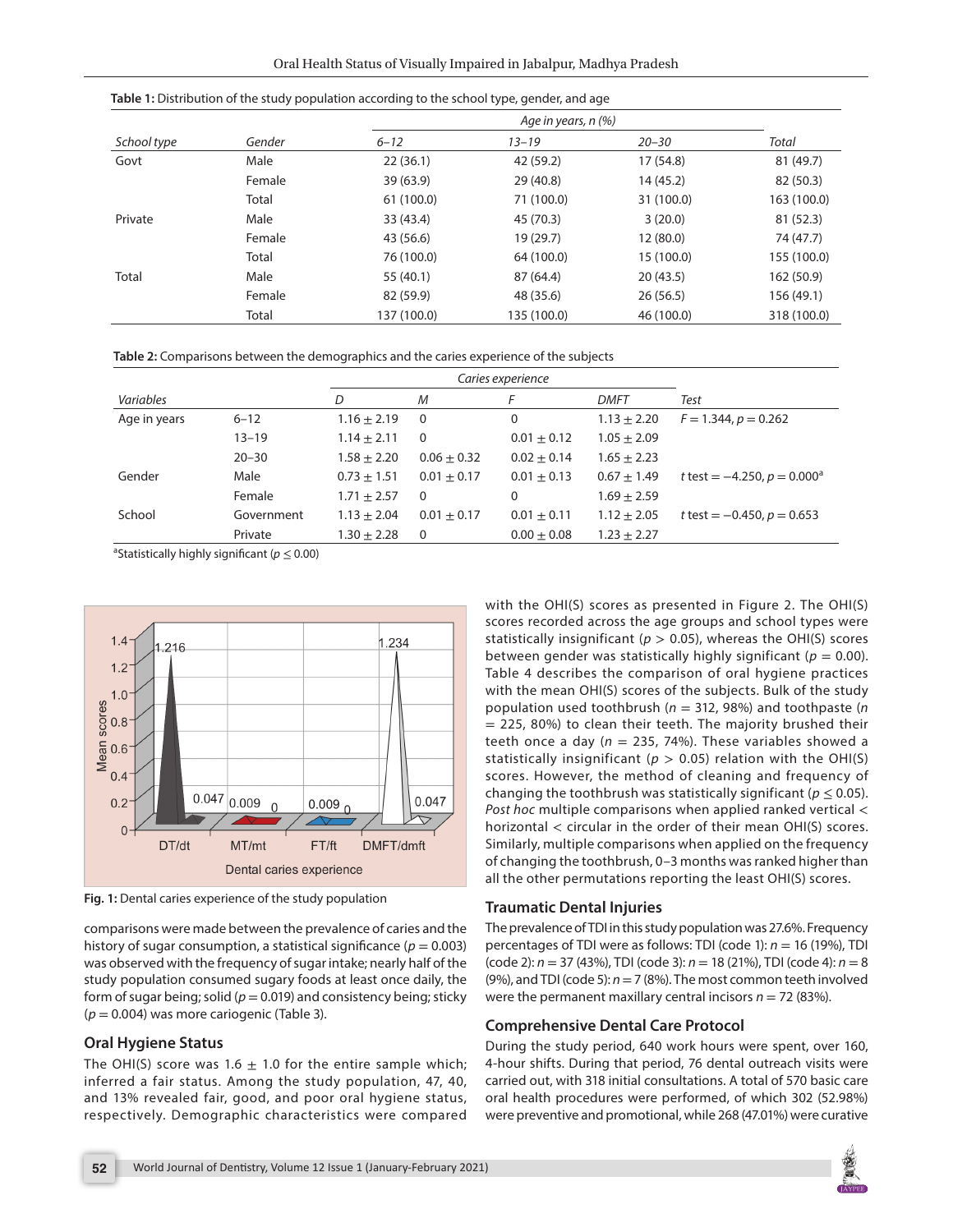|  | Table 3: Comparison of the prevalence of caries and the history of sugar consumption |  |  |
|--|--------------------------------------------------------------------------------------|--|--|
|--|--------------------------------------------------------------------------------------|--|--|

|                           |               |             | Binary grading |        |                    |
|---------------------------|---------------|-------------|----------------|--------|--------------------|
| Variables                 |               | $DMFT = 0$  | $DMFT \geq 1$  |        | p value            |
| Frequency of sugar intake | Once          | 125(56.8)   | 55 (56.1)      | 11.454 | 0.003 <sup>a</sup> |
|                           | Twice         | 95 (43.2)   | 38 (38.8)      |        |                    |
|                           | Thrice        | $\mathbf 0$ | 5(5.1)         |        |                    |
|                           | $>$ Thrice    | $\mathbf 0$ | $\mathbf 0$    |        |                    |
| Time of intake            | With meal     | 80 (36.4)   | 35 (35.7)      | 0.012  | 0.911              |
|                           | In between    | 140 (63.6)  | 63 (64.3)      |        |                    |
| Form                      | Solid         | 200 (90.9)  | 80 (81.6)      | 5.545  | 0.019 <sup>a</sup> |
|                           | Liquid        | 20(9.1)     | 18 (18.4)      |        |                    |
| Consistency               | <b>Sticky</b> | 202 (91.8)  | 79 (80.6)      | 8.281  | 0.004 <sup>a</sup> |
|                           | Non-sticky    | 18(8.2)     | 19 (19.4)      |        |                    |

a Statistically highly significant (*p* ≤ 0.05)



**Fig. 2:** Comparison of the demographic characteristics of the study subjects and the OHI-S scores

| Table 4: Comparison of oral hygiene practices with the mean OHI (S) scores |  |  |  |
|----------------------------------------------------------------------------|--|--|--|
|----------------------------------------------------------------------------|--|--|--|

| Variables                        |                | n(%)     | OHI(S) scores (mean $\pm$ SD) | p value                             |
|----------------------------------|----------------|----------|-------------------------------|-------------------------------------|
| Type of cleaning                 | Tooth brush    | 312 (98) | $1.62 \pm 1.05$               | t test = $-1.510$ , $p = 0.190$     |
|                                  | Finger         | 6(0.01)  | $2.40 \pm 1.25$               |                                     |
| Materials used                   | Toothpowder    | 63 (19)  | $1.59 \pm 0.83$               | t test = $0.374$ , $p = 0.709$      |
|                                  | Toothpaste     | 255 (80) | $1.64 \pm 1.11$               |                                     |
| Method of cleaning               | Horizontal     | 195 (61) | $1.60 \pm 1.00$               | $F = 4.214, p = 0.016$ <sup>a</sup> |
|                                  | Vertical       | 41 (13)  | $1.32 \pm 1.12$               |                                     |
|                                  | Circular       | 82 (26)  | $1.88 \pm 1.11$               |                                     |
| Frequency of brushing            | Once           | 235 (74) | $1.56 \pm 1.04$               | $F = 1.996, p = 0.138$              |
|                                  | Twice          | 80(25)   | $1.88 \pm 1.08$               |                                     |
|                                  | Thrice         | 3(0.009) | $0.50 \pm 0.00$               |                                     |
| Frequency of changing toothbrush | $0 - 3$ months | 156 (49) | $1.79 \pm 1.11$               | $F = 2.589, p = 0.053a$             |
|                                  | 4–6 months     | 121 (38) | $1.51 \pm 1.01$               |                                     |
|                                  | $7-12$ months  | 29(9)    | $1.33 \pm 0.90$               |                                     |
|                                  | 13-24 months   | 12(0.03) | $1.51 \pm 0.83$               |                                     |

a Statistically significant (*p* ≤ 0.05)

and restorative. Referrals to the specialized care in the hospital, consisted of X-ray requests (*n*= 87), endodontic treatments (*n*= 76), and denture prosthesis ( $n = 17$ ).

#### **Inference**

The study aimed to assess the caries experience, oral hygiene status, and prevalence of TDI along with the objectives of assessing their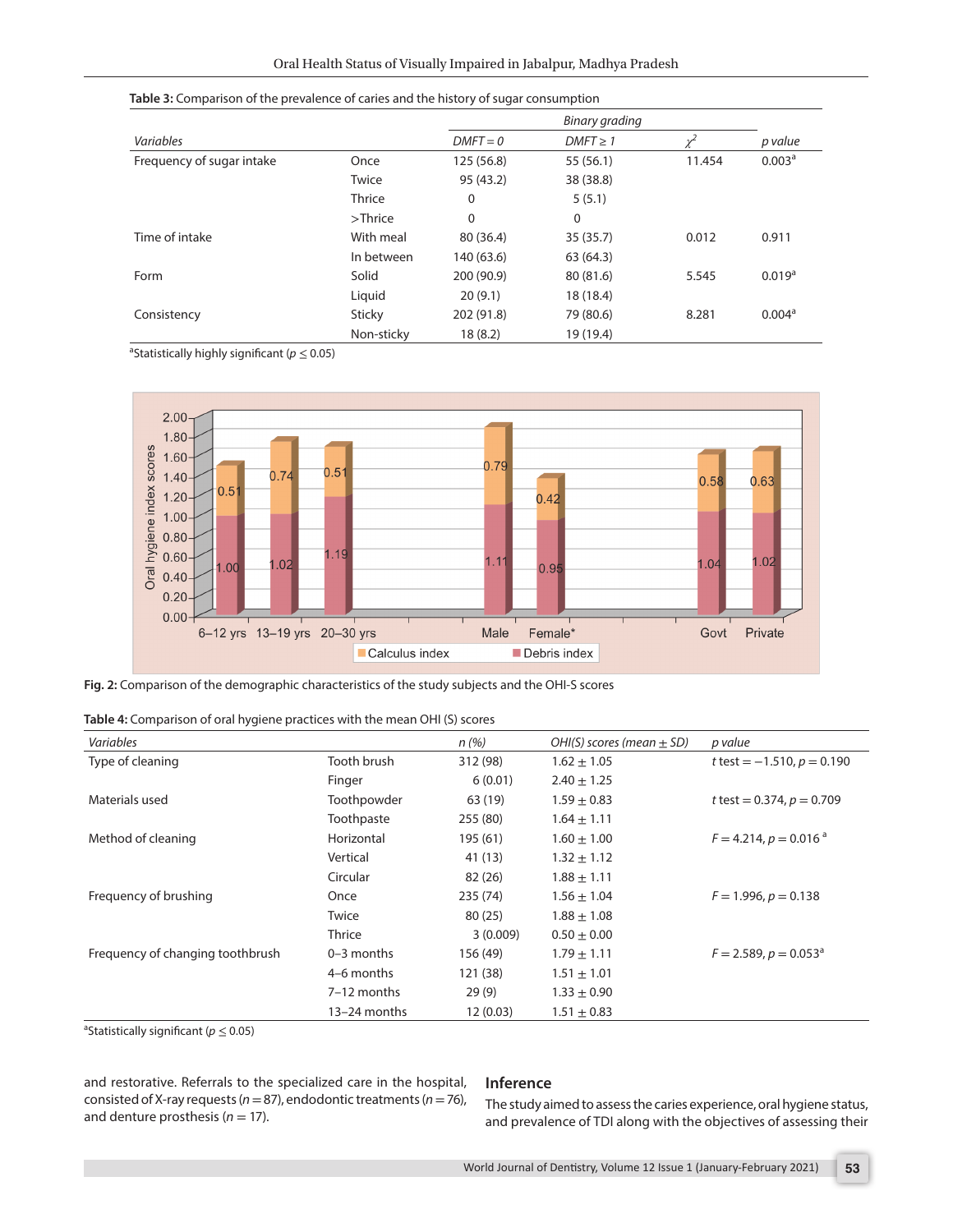oral hygiene practices and sugar consumption practice. The study population showed caries prevalence in more than half of the subjects. The decayed (D,d) component being the chief contributor to the mean DMFT/dmft. The majority of the subjects brushed their teeth once a day with a fair oral hygiene status. The prevalence of TDI was quite common in the study population indicating susceptibility to trauma to their anterior teeth.

# **Dis c u s sio n**

Visual impairment in central rural India was 17% in the adult population.19 Owing to such high prevalence, this was the first comprehensive oral health program conducted to assess oral health status, compare the caries experience with sugar consumption habits, oral hygiene status to their oral hygiene practices, and provision of comprehensive oral healthcare services for the visually impaired aged 6–30 years living in Jabalpur, Madhya Pradesh, Central India.

Oral hygiene habits are acquired early in life and carried on to adulthood. Hence, the need arises for watchful adult supervision during the performance of plaque control measures. Rather, it was found that the visually impaired seldom receive adult supervision hence, were less informed.<sup>20</sup> This finding is validated by numerous studies reporting deprived oral health status of the visually impaired when matched to their normal counterparts.<sup>10,21</sup> Many explanations have been put forth to reason out this discrepancy like; the caretakers tend to neglect the oral health of the visually impaired as their primary focus is on managing their existing disability<sup>22</sup> and visually impaired also has psychological repercussions like sadness, anxiety, and depression owing to the neglect of oral health. $^{23}$ 

# **Dental Caries Experience**

The current study reported a dental caries prevalence of 69.2%. Various studies conducted on similar objectives have presented with percentages at par if not higher to the present study: South India<sup>10</sup> (40%), Eastern Odisha, India<sup>24</sup> (46%), Khartoum State, Sudan<sup>25</sup> (46.8%), Uttarakhand, India<sup>26</sup> (57.7%), Chennai, India<sup>27</sup> (90%), and Istanbul, Turkey<sup>28</sup> (73.6%). In the present study, 26.4% of subjects were caries-free. The higher prevalence of dental caries among the visually impaired reveals a low level of oral health awareness, which was also observed by Chang and Shih.<sup>20</sup> Many factors contribute toward such high prevalence of dental caries, such as, inability to visually appreciate their oral health, deficient manual dexterity, little importance given to his/her facial appearance,<sup>9</sup> lack of supervision or assistance provided by the caregivers during toothbrushing, $^{25}$ unfamiliarity with the dental setting, $21$  and the dearth of oral educational programs targeting populations with disabilities and their caregivers.<sup>11</sup>

A few justifications for this can be lack of motivation, poor socioeconomic status, cost of treatment, and available oral healthcare facilities. These deficiencies are the main reasons that the D (1.21) component contributes to the greater part of the DMFT score (1.23). On further exploration, sugar consumption history revealed significant tendencies toward having dental caries (DMFT >1) as the frequency of sugar consumption increases, intake of solid slowly dissolving sugar, and sugars having a sticky consistency. These outcomes are comparable to the study by Shetty et al.<sup>29</sup> who identified, in-between meal serving of sweet dish as a cause of higher tooth decayed. In the current study, the female gender showed a significantly higher caries prevalence ratio when compared to males.

# **Oral Hygiene Status**

The inevitable consequences of plaque accumulation can be evaded only through, daily effective oral hygiene measures. Prior studies have proved that the visually impaired have poorer oral hygiene status compared to their normal peers.<sup>10,21</sup> The present study reports an OHI (S) score of 1.6  $\pm$  1.0 which was inferred as a fair oral hygiene status. The oral hygiene status of 47% of the study population was found to be fair. Similarly, Johnet al.<sup>27</sup> stated that 42% of the subjects, Al Sadhan et al.<sup>11</sup> reported that 58.2% of subjects, Tagelsir et al.<sup>25</sup> specified that 43% of the subjects had fair oral hygiene status. The main reason for such a poor oral hygiene status would be due to their inability to appreciate deposits on the teeth and visualize the pathological changes brought about by these deposits on the oral tissues leading to neglect during oral hygiene performance.<sup>6</sup> The guidance and supervision of the caretaker/guardian plays a pivotal role in visualizing, communicating, and aiding in performing acceptable oral hygiene procedures which can turn tides in favor of the visually impaired.

Improper brushing technique and inadequate knowledge about the uses of various oral hygiene aids is also a determinant of oral diseases. The majority of the subjects in the present study used toothbrush (98%) and toothpaste (80%) to clean their teeth. Similarly, in a study by Singh et al., $30$  54% of the subjects used toothbrush and paste on the contrary; Solanki et al. $31$  reported 74% of the subjects brushed their teeth with tooth powder. In the present study, 61% of the subjects used a horizontal scrub method of cleaning the teeth. These findings point toward the deficient oral health knowledge and the appropriate use of oral hygiene aids to maintain optimal oral health. Most of the subjects (74%) in the present study brushed once a day. Similarly, John et al. $^{27}$  in their study stated that 68.6% of subjects brushed at least once a day. This clearly illustrates that the visually impaired are quite capable of achieving adequate oral hygiene when they communicate with the caregivers and perform oral hygiene measures under their supervision. This hypothesis has been proven effective by Jain et al. $^{22}$  who report oral hygiene of the visually impaired can be comparable to their normal counterparts if the caregivers enforce an oral hygiene routine providing consistent supervision.

# **Traumatic Dental Injuries**

In our study, the visually impaired group had more occurrences of TDI at 27.6%. The prevalence of TDI according to earlier studies ranges from as low as; Suresan et al.<sup>24</sup> (4.62%) to as high as 50.6% reported by Singh et al.30 Such high prevalence can be due to the lack of preventive strategies in the school environment. Primary preventive measures would be to adopt a safe school environment like; leveled floor lined with an impact-absorbing surface, provision of guide-rails to aid in commuting from one place to the other, removal of obstacles like support columns and walls were not necessary, early and prompt treatment of dentofacial anomalies (over-jet >9 mm, inadequate lip closure) and provision of assistance for subjects with multiple disorders.

In the present study, the permanent maxillary central incisor was the susceptible tooth to trauma. This observation was similar to the findings of a study completed on disabled subjects. $32$ Permanent maxillary central incisors are more prone to trauma owing to its susceptible and anterior location in the dental arch, an increased protrusion causing lip incompetency, and the anatomy of the teeth which is wide mesiodistally when compared to the labiopalatally exposing greater surface area at trauma risk. Even

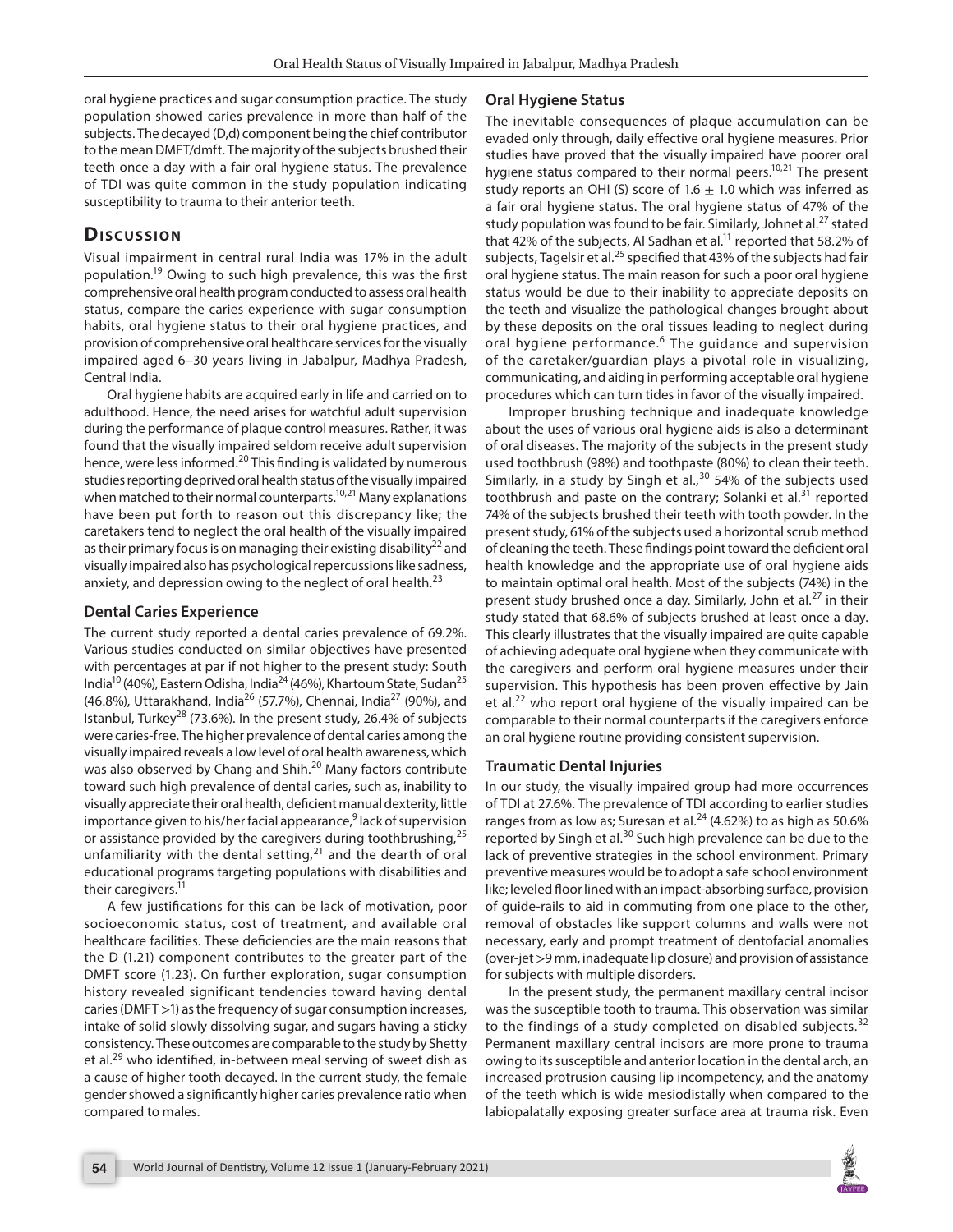though most of TDI were categorized as mild, none of the subjects had approached oral healthcare personal.

#### **Comprehensive Dental Care Protocol**

Improvements in the oral health status of populations with special needs can be achieved starting with programs that consider the specific protection, health promotion, and curative practices. The CDCP implementation catered to this population's dental service needs. The CDCP contributed to the improvement of the oral health condition of this vulnerable population also providing a platform to dispense oral health education programs utilizing the oral healthcare manpower of an academic dental institution.

#### **Limitations**

There were a few limitations to the present study; the oral health knowledge of the caretaker was not assessed which; could have given us insights into the adequacy of oral hygiene performance by these subjects. Another important drawback of this study was the variability in the sugar consumption history, diet patterns, and oral hygiene practices in different institutions which would affect the generalizability of the study outcomes. Many factors, such as, parent/caretaker education and training in rendering care were not considered.

#### **Recommendations**

At the heart of improving the oral health conditions of this special group lies, health education interventions with a larger emphasis placed on training their parents/caretakers. The dearth of information and educational material readable by the visually impaired in providing knowledge about oral health maintenance was also obvious. Visually impaired subjects should be encouraged to use auditory and tactile media sources for information. Lobby efforts must be made to prioritize oral health among such populations by the Ministry of Social Security and Empowerment of Persons with Disabilities and coordinate efforts between social services and oral healthcare providers.

# **CONCLUSION**

Within the limitations of this study, visually impaired subjects showed a higher dental caries experience, a fair oral hygiene status, and extensive TDI. Furthermore, this study population lacked adequate knowledge concerning the appropriate usage of oral hygiene aids, accurate brushing techniques, ill-effects of cariogenic diet, and lacked periodic dental visits. The CDCP was effective to improve access, resolve emergencies, provision of services, and oral health promotion among such neglected populations to bring down the oral health disparity.

# **REFERENCES**

- 1. World Health Organisation. World Report on Vision. Vol 214; 2019. Available from: https://www.who.int/publications/i/item/worldreport-on-vision [Last accessed on 2020 August 02].
- 2. Gifford KL, Richdale K, Kang P, et al. IMI Clinical management guidelines report. Investig Ophthalmol Vis Sci 2019;60(3):M184– M203. DOI: 10.1167/iovs.18-25977.
- 3. World Health Organization. Visual Impairment and Blindness (Fact Sheet 282); 011. Available from: http://www.who.int/mediacentre/ factsheets/fs282/en. [Last accessed on 2019 July 24].
- 4. National Programme for Control of Blindness &Visual Impairment, Services DG of H, Ministry of Health & Family Welfare G of I. National Blindness and Visual Impairment Survey India.; 2019. Available from:

https://npcbvi.gov.in/writeReadData/mainlinkFile/File341.pdf [Last accessed on 2020 July 4].

- 5. Watt RG, Listl S, Peres M, et al. Social inequalities in oral health from evidence to action. Available from http://media.news.health.ufl.edu/ misc/cod-oralhealth/docs/posts\_frontpage/SocialInequalities.pdf [Last accessed on 2020 August 4].
- 6. Sanjay V, Shetty SM, Shetty RG, et al. Dental health status among sensory impaired and blind institutionalized children aged 6 to 20 years. J Int Oral Health 2014;6(1):55–58.
- 7. Grace E, Kelmendi M, Fusha E. Oral health status of children with disability living in Albania. Mater Sociomed 2014;26(6):392–394. DOI: 10.5455/msm.2014.26.392-394.
- 8. Rao D, Amitha H, Munshi AK. Oral hygiene status of disabled children and adolescents attending special schools of South Canara, India. Hong Kong Dent J 2005;2(2):107–112.
- Reddy K, Sharma A. Prevalence of oral health status in visually impaired children. J Indian Soc Pedod Prev Dent 2011;29(1):25–27. DOI: 10.4103/0970-4388.79922.
- 10. Schembri A, Fiske J. The implications of visual impairment in an elderly population in recognizing oral disease and maintaining oral health. Spec Care Dentist 2001;21(6):222–226. DOI: 10.1111/j.1754-4505.2001. tb00258.x.
- 11. Al Sadhan SA, Al-Jobair AM, Bafaqeeh M, et al. Dental and medical health status and oral health knowledge among visually impaired and sighted female schoolchildren in Riyadh: a comparative study. BMC Oral Health 2017;17(1):154. DOI: 10.1186/s12903-017-0446-6.
- 12. Prashanth ST, Bhatnagar S, Das UM, et al. Oral health knowledge, practice, oral hygiene status, and dental caries prevalence among visually impaired children in Bangalore. J Indian Soc Pedod Prev Dent 2011;29(2):102–105. DOI: 10.4103/0970-4388.84680.
- 13. Hennequin M, Faulks D, Roux O. Accuracy of estimation of dental treatment needs in special care patients. J Dent 2000;28(2):131–136. DOI: 10.1016/S0300-5712(99)00052-4.
- 14. Reddy VK, Chaurasia K, Bhambal A, et al. A comparison of oral hygiene status and dental caries experience among institutionalized visually impaired and hearing impaired children of age between 7 and 17 years in central India. J Indian Soc Pedod Prev Dent 2013;31(3):141–145. DOI: 10.4103/0970-4388.117963.
- 15. Knutson JW, Klein H, Palmer CE. Studies on dental caries. VIII. Relative incidence of caries in the different permanent teeth. J Am Dent Associat Dent Cos 1938;25(12):1923–1934. DOI: 10.14219/jada. archive.1938.0342.
- 16. Greene JC, Vermillion JR. The simplified oral hygiene index. J Am Dent Assoc 1964;68(1):7–13. DOI: 10.14219/jada.archive.1964.0034.
- 17. Andreasen JO, Andreasen FM. Classification, etiology and epidemiology. In: Textbook and colour atlas of traumatic injuries to the teeth. 4th ed., Copenhagen: Blackwell Munksgaard; 2011. pp. 218–219.
- 18. Cavalcanti YW, de Fátima Dantas de Almeida L, de Souza Barbosa A, et al. Planning oral health and clinical discharge in primary care: The comprehensive dental care protocol outcome. J Contemp Dent Pract 2015;16(3):172–177. DOI: 10.5005/jp-journals-10024-1656.
- 19. Nangia V, Jonas JB, Gupta R, et al. Visual impairment and blindness in rural central India: the central India eye and medical study. Acta Ophthalmol 2013;91(5):483–486. DOI: 10.1111/j.1755- 3768.2012.02447.x.
- 20. Chang C, Shih Y. Knowledge of dental health and oral hygiene practices of Taiwanese visually impaired and sighted students. J Vis Impair Blind 2004;98(5):289–303. DOI: 10.1177/0145482X0409800504.
- 21. Ozdemir-Ozenen D, Sungurtekin E, Cildir S, et al. A comparison of the oral health status of children who are blind and children who are sighted in Istanbul. J Vis Impair Blind 2012;106(6):362–367. DOI: 10.1177/0145482X1210600606.
- 22. Jain A, Gupta J, Aggarwal V, et al. To evaluate the comparative status of oral health practices, oral hygiene and periodontal status amongst visually impaired and sighted students. Spec Care Dent 2013;33(2):78–84. DOI: 10.1111/j.1754-4505.2012.00296.x.